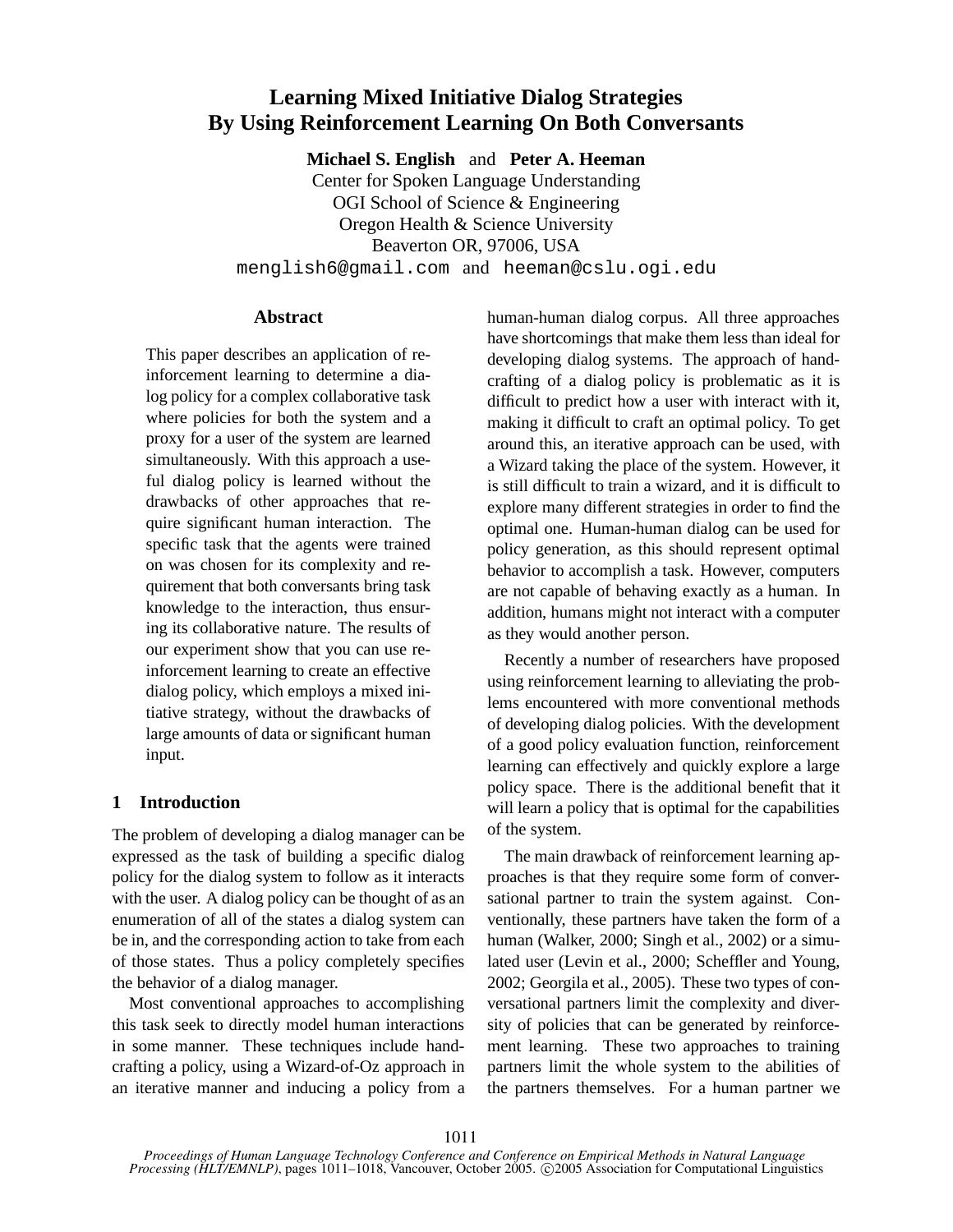run into the significant time and effort problems that were present in Wizard-of-Oz and handcrafting policy development. With a simulated user the system is limited by the complexity and flexibility of the simulated user, which itself can require a large degree of handcrafting by its creator.

In this paper, we propose a solution to the conversational partner problem of generating a dialog policy with reinforcement learning. We have taken a complex collaborative task and used reinforcement learning, applied to both participants, to develop a dialog policy for the task. By training both agents simultaneously we are able to avoid the uncertainties of creating a user to train against, as well as the time and data limitations of training directly against humans. Our training approach allows us to avoid these conventional drawbacks even while applying reinforcement learning to complex tasks.

Section 2 provides a brief overview of previous work in using reinforcement learning for dialog systems. Sections 3 and 4 describe the dialog task and its specification as a reinforcement-learning problem. Section 5 and 6 present the results of this experiment and a discussion of them.

#### **2 Related Work**

A number of researchers have explored using reinforcement learning to create a policy for a dialog system. Walker (2000) trained a dialog system, ELVIS, to learn a dialog strategy for supporting spoken language access to a user's email. The main function of ELVIS is to provide verbal summaries of email folders. This summary could consist of simple statements about the number of messages or a more detailed description of current emails.

Reinforcement learning is used to determine the best settings for a variety of properties of the system. For example, the system must learn to choose between email reading styles of reading back the full email first, reading a summary of the email first, or prompting the user with the two choices of reading styles. The system also learns whether it is better to take a mixed initiative or a system initiative strategy when interacting with the user.

To enable the learning process, ELVIS utilized human users as its conversational partner. Users performed a set of tasks with ELVIS, with each run using different state-property values, which were randomly chosen for that dialog. In order to support humans as a training partner Walker restricted the policy space so that it would only contain policies that were capable of accomplishing the available system tasks. Thus, during training the users would not be faced with a system that simply could not perform the tasks asked of it.

ELVIS was trained with a Q-learning approach that sought to determine the expected utility at each state, where utility was a subjective function involving such variables as task completion and user satisfaction. The state variables utilized in the training process were (a) whether the user's name is known, (b) what the initiative style is, (c) the task progress, and (d) what the user's current goal is. Given these state variables, ELVIS was able to learn the best style to adopt in responding to the user's requests at various points in the dialog. One major shortcoming of the conversational partner used with ELVIS is its reliance upon human interaction for training. This shortcoming is somewhat mitigated by the fact that the learning problem was one of fitting together preexisting policy components, but would be severely limiting if the goal was to learn a complete dialog policy. The amount of data necessary for learning a complete policy makes direct human interaction in the learning process unrealistic.

Levin et al. (2000) tackles a slightly different reinforcement-learning task. She is learning a policy to use in a dialog system built from a small set of atomic actions. This system is trained to provide a verbal interface to an airline flight database. This system is able to provide users with a way to find flights that meet a dynamic set of criteria. The dialog agent's state consists of information regarding the departure city, destination city, flight date, etc. Levin takes a useful approach in reducing the size of true state space by simply tracking when a particular state variable has a value rather than including the specific value in the state. For instance during a dialog when the system determines that the departure city is New York it does not distinguish this from when it has determined that the departure city is Chicago.

To converse with the dialog agent during reinforcement learning, Levin uses a "simulated user." The simulated user is created from a corpus of human dialogs with a prior airline system. In de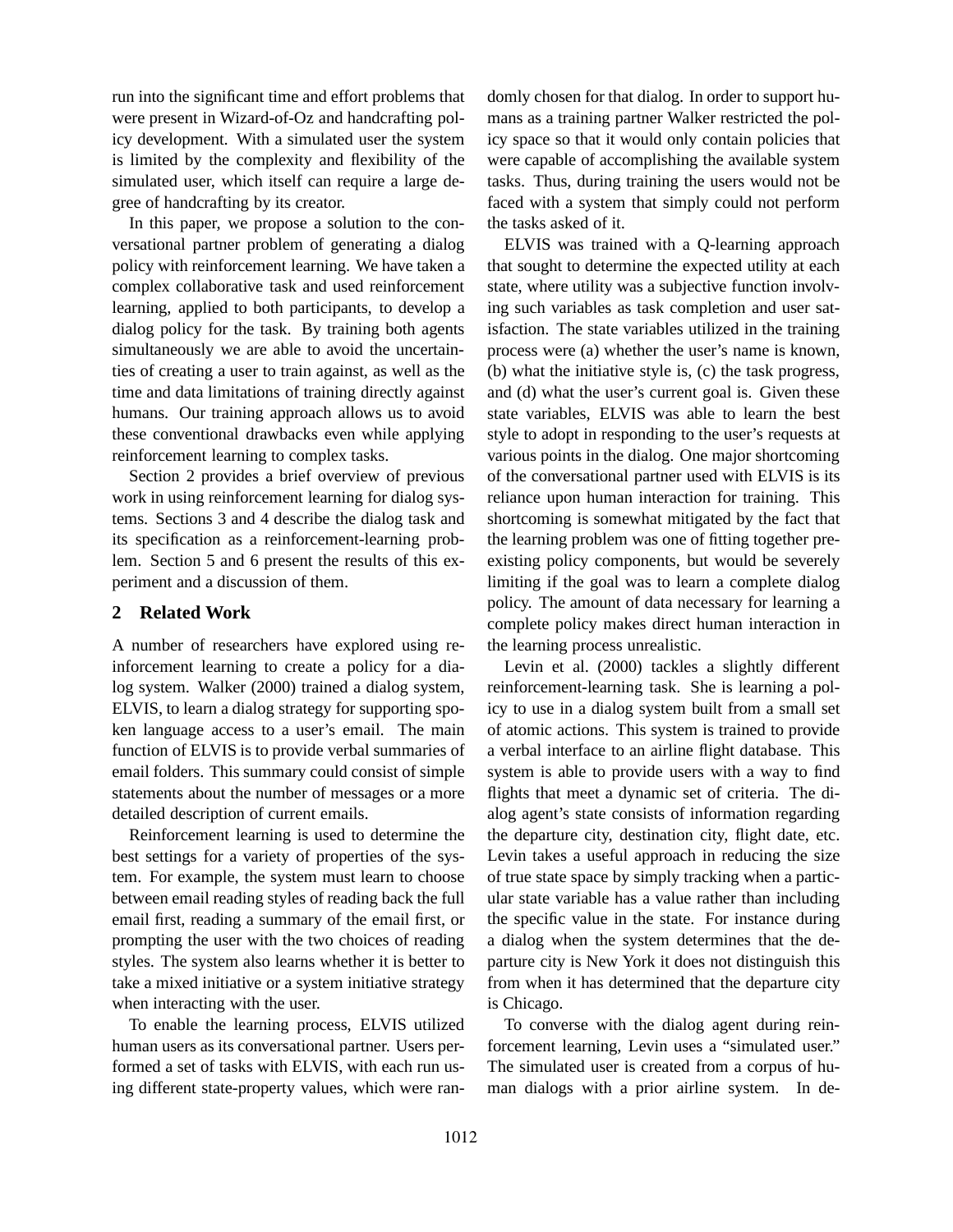veloping this user Levin makes the simplifying assumption that a user's response is based solely on the previous prompt. Then the specific probabilities for each user response are determined by examining the corpus for exchanges that match the possible prompts for the new dialog agent as well as hand crafting some of the probabilities. During the actual learning the agent used Monte Carlo training with exploring starts in order to fully explore the state space.

The "simulated user" method of supplying the conversational partner seems difficult and not particularly applicable to tasks where a dialog corpus does not already exist, but Kearns and Singh (1998) indicates that the accuracy of the transition probabilities for the probabilistic user is not critical for the dialog agent to learn an optimal strategy. While this experiment does allow for the dialog agent to learn a complex strategy, the notion of learning against a simulated user limits the space of policies that will be considered during training. Training against a conversational partner that is a model of a human automatically prejudices the system towards policies that we would be inclined towards building by hand and precludes the sincere exploration of all possible policies.

# **3 Task Specification**

For our experiment we use the task presented in Yang and Heeman (2004), which is a modification of the DesignWorld task of Walker (1995). The task requires 2 conversants to agree on 5 pieces of furniture to place in a room. Both conversants know all of the furniture items that can be chosen, which differ by color, type and point value. Each conversant also has private preferences about which furniture items it wants in the room; such as 'if there is a red couch in the room, I also want a lamp in the room'. Each preference has a score. As this is a collaborative task, the conversants have the goal of finding the 5 furniture items that have the highest score, where the score is the sum of the point value of each of the 5 chosen furniture items less the scores for any violated preferences of either conversant.

The conversational agents work to achieve their goal by performing the following actions: **propose**, **accept**, **reject**, **inform**, and **release turn**. If there is not a current proposal, either agent can **propose** an item, which makes that item into the current proposal. If there is a current proposal, the other conversant can **accept** it or **reject** it. Accepting an item results in that item being included in the task solution and removes it as the current proposal. Rejecting a proposed item removes it as the current proposal. When an item has been rejected it remains a valid choice for future proposals. In addition to accepting or rejecting a proposal, either conversant may **inform** the other conversant of preferences that are violated by the current proposal. A preference is violated by the current proposal if the addition of that proposed item to the solution set would cause the solution set to violate the preference. When a conversant informs of a violated preference, that preference becomes mutually known and so affects future decisions by both participants. Only preferences that are not known by the other conversant are communicated. For turn taking, we include the action **release turn**, which the conversant that currently has the turn can perform to signal that it is relinquishing the turn (cf. Traum and Hinkelman, 1992). Note that after a release turn, the other agent must make the next move, which could itself be a release turn. The inclusion of this action allows conversants to perform multiple actions in a row, such as a reject, an inform, and a propose. Our approach to turn taking differs slightly from Yang and Heeman, as they make it an implicit part of other actions.

In order to successfully utilize these actions in a dialog, some reasoning effort is required of the conversants. Conversants must be able to determine what preferences are violated by a pending proposal and which of the remaining items makes the best proposal. In order to keep the reasoning effort manageable, we follow Yang and Heeman and use a greedy algorithm to pick the item that results in the best score for the item plus the set of items already accepted. The conversants do not consider interactions with the items that will be subsequently added to the plan. Conversants using this greedy approach can construct a plan that is very close to optimal.

# **4 Learning Specification**

## **4.1 Agent Specification**

In order to apply reinforcement learning to this task we must formalize the conversants as reinforcement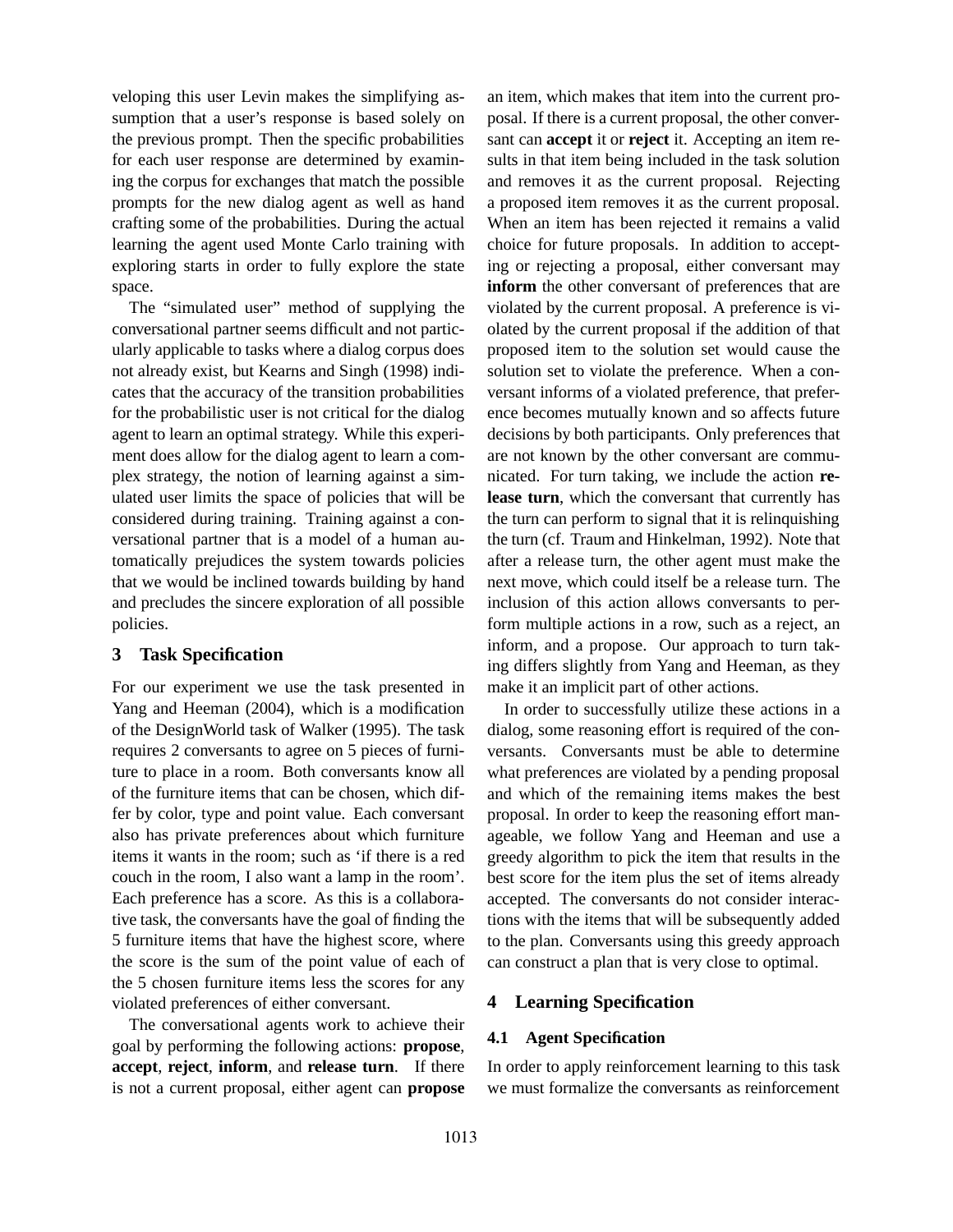learning agents, specifying their state and actions, as well as the environment they will interact in. In order to reduce the size of the state space for this task we simplified the representation of the state in a manner similar to that done by Levin (2004). We formulated the state of the dialog agents with many of the more specific details of the actual state of the task removed. For instance the agent state does not include specific information about the furniture item that is the pending proposal, rather the agent's state only indicates that there is a pending proposal.

The state specification for each agent includes the following binary variables: **Pending-Proposal**, **I-Proposed**, **Violated-Preference**, **Prior-Violated-Preferences**, and **Better-Alternative**. **Pending-Proposal** indicates whether an item has been proposed but not accepted or rejected. **I-Proposed** indicates if the agent made the most recent proposal. **Violated-Preference** indicates that the pending proposal has caused one or more violations of the conversant's private preferences. **Prior-Violated-Preferences** indicates whether the conversant had one or more violated preferences when the pending proposal was made. This variable allows the agent to remember what its original response to a proposal was, even after it may have shared all of its preferences that were violated (thus creating a state where it no longer has any violated personal preferences). **Better-Alternative** indicates that the agent thinks it knows an item that would achieve a better score than the item currently proposed.

The actions from Section 3 can be sequenced in a number of different orders, leading to different policies. Unlike Yang and Heeman, who compared handcrafted policies, we use reinforcement learning to learn policy pairs, one part of the pair for the system, and the other for the simulated user. We have restricted the space of policies that can be learned. First, we reduce the space by only considering legal sequences of actions. For example, if there is a pending proposal, another item cannot be proposed. Second, after 5 items have been accepted, the dialog is automatically ended. Third, to keep the space of dialog policies small, we force an inform to inform of all violated preferences at once.

The Reinforcement Learning states and actions of our dialog agents capture a subset of the true state of the dialog. Our agents do not have the ability to

distinguish between, or develop distinct policies in response to, the proposal of a blue chair versus a red desk. Since our formulation of the dialog agents do not encode specific information about items or preferences, the dialog environment must maintain these details. This extra information that must include the currently proposed item, what each agent's private and currently violated preferences are, what preferences are shared between each agent, what items have been accepted as part of the task solution, and what items are still available for selection. This technique of generalizing the state space is the same as the one used by Levin (2000), and allows us to keep the state space at a manageable size for our task.

# **4.2 Reinforcement Learning**

For our Reinforcement Learning algorithm we chose to use an on-policy Monte Carlo method (Sutton and Barto, 1998). Our chosen task is naturally episodic since the two agents agreeing upon five items indicates task completion and thus the end of the dialog, which constitutes one learning episode. We also imposed a limit of 500 interactions per dialog in order to ensure that each learning episode was finite even if the task was not successfully completed. For some state-action pairs our task does not allow the accurate specification of the resulting state. In fact, due to the way that our state representation simplifies the true task environment an action choice for many states will necessarily lead to different states depending upon the task environment. For instance, proposing an item will sometimes lead to that items acceptance and sometimes it will be rejected. Given this uncertainty our learning approach necessarily had to learn the expected rewards of actions instead of states.

At the end of each dialog the interaction is given a score based on the evaluation function and that score is used to update the dialog policy of both agents. The state-action history for each agent is iterated over separately and the score from the recent dialog is averaged in with the expected return from the existing policy. We chose not to include any discounting factor to the dialog score as we progressed back through the dialog history. The decision to equally weight each state-action pair in the dialog history was made because an action's contribution to the dialog score is not dependent upon its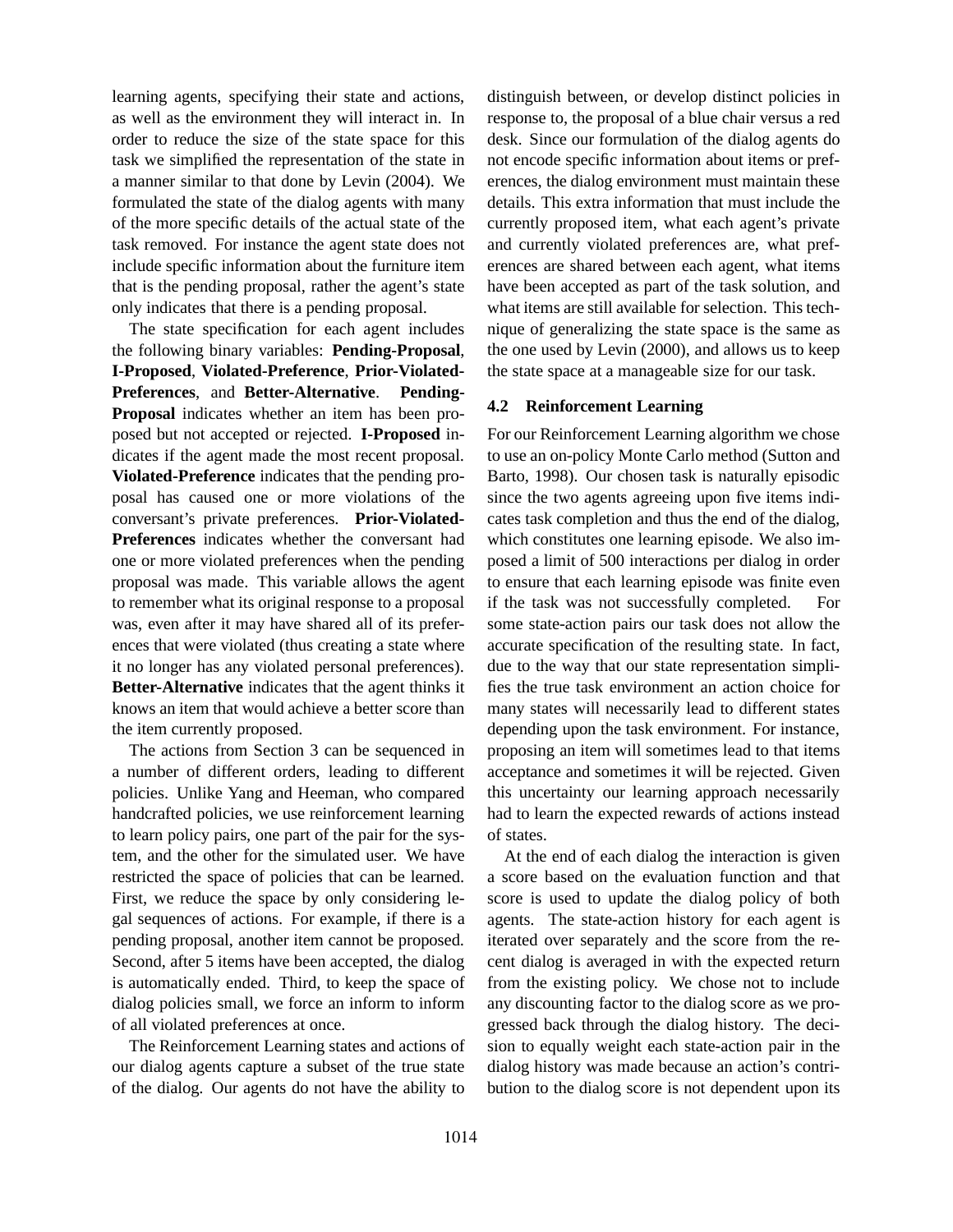proximity to the end of the task. An action that accepts a proposed item at the beginning of the dialog should be rewarded as much as an action that accepts a proposed item later in the same dialog.

In order for the learning agents to obtain a large enough variety of experiences to fully explore the state space some exploration technique must be used. We chose to use e-greedy action selection in order to achieve this goal. With this approach the dialog agent makes an on policy action choice with probability 1-e and a random valid action choice the rest of the time.

Training both agents simultaneously causes each agent to learn its policy as an optimal response to the opposing agent. This can create problems in the initial stages of training as each agent has an immature policy that is based on little experience. In this situation each of the agents will associate weights with state action pairs based on action choices of the opposing agent that are themselves not well developed. As training progresses the eccentricities of the initial immature policies are perpetuated and the learning process does not converge on an effective dialog policy for either agent.

In order to combat the problem of converging to an effective policy we divided up the agent training process into multiple epochs. Each epoch is composed of a number of training episodes. The initial epsilon value is set to a large value and for each successive epoch the epsilon value for action selection is decreased. With an initially high epsilon value the agents are able to develop a policy that is initially weighted more heavily towards a response to random action selection than the immature policy of the other agent. As the epsilon value decreases, each agent slowly adjusts its learning to be weighted more heavily towards a response to the other agent's policy. This approach allows the agents to develop a minimally coherent dialog policy before beginning to rely too heavily upon the response of the opposing agent.

Utilizing this strategy of continuously decreasing epsilon values we were able to get both agents to converge to an effective and coherent dialog policy. The initial epsilon value was set to 80

## **4.3 Objective Function**

In the reinforcement learning process the objective function provides the dialog agents with feed-back on the success of each dialog. The specification of this function requires input from a human. For our learning specification we crafted a simple function that attempted to model a human perception of a dialog's quality. Our objective function is linear combination of the solution quality  $(S)$  and the dialog length  $(L)$ , taking the form:

$$
o(S, I) = w_1 S - w_2 L
$$

where  $w_1$  and  $w_2$  are positive constants. As higher values for  $S$  and lower values for  $L$  indicate better dialogs, we subtract  $w_2L$  from  $w_1S$ . Instead of attempting to hand pick the constants in the objective function, we explored the effects of different values, which we report in Section 5.2.

For our experiment we trained the dialog agents for 200 epochs, where each epoch consisted of 200 training episodes. After the training the agents, we then had them perform 5000 dialogs with 100% onpolicy action selection (i.e. strictly following the learned policy). The results of these 5000 dialogs were then combined to obtain an average plan score and average number of interactions for the policy of the agents. These two values are then combined according to the objective function to obtain a numeric score for the learned policy.

## **5 Results**

In this section, we present the results of the dialog policies that we learned. We first present 3 baseline policies to which we will compare the performance of our learned policies. We will then present results varying the weights in the objective function in comparison to the baseline policies. As we are learning a pair of policies—one for the system and one representing the user—we explore how well the system policy does against handcrafted ones, that will represent what a user might do, rather than test it against its learned counter-part.

## **5.1 Baseline Policies**

In order to provide comparative data to evaluate the effectiveness of our approach, we will compare the performance of the policies learned for the system and user against several pairs of handcrafted poli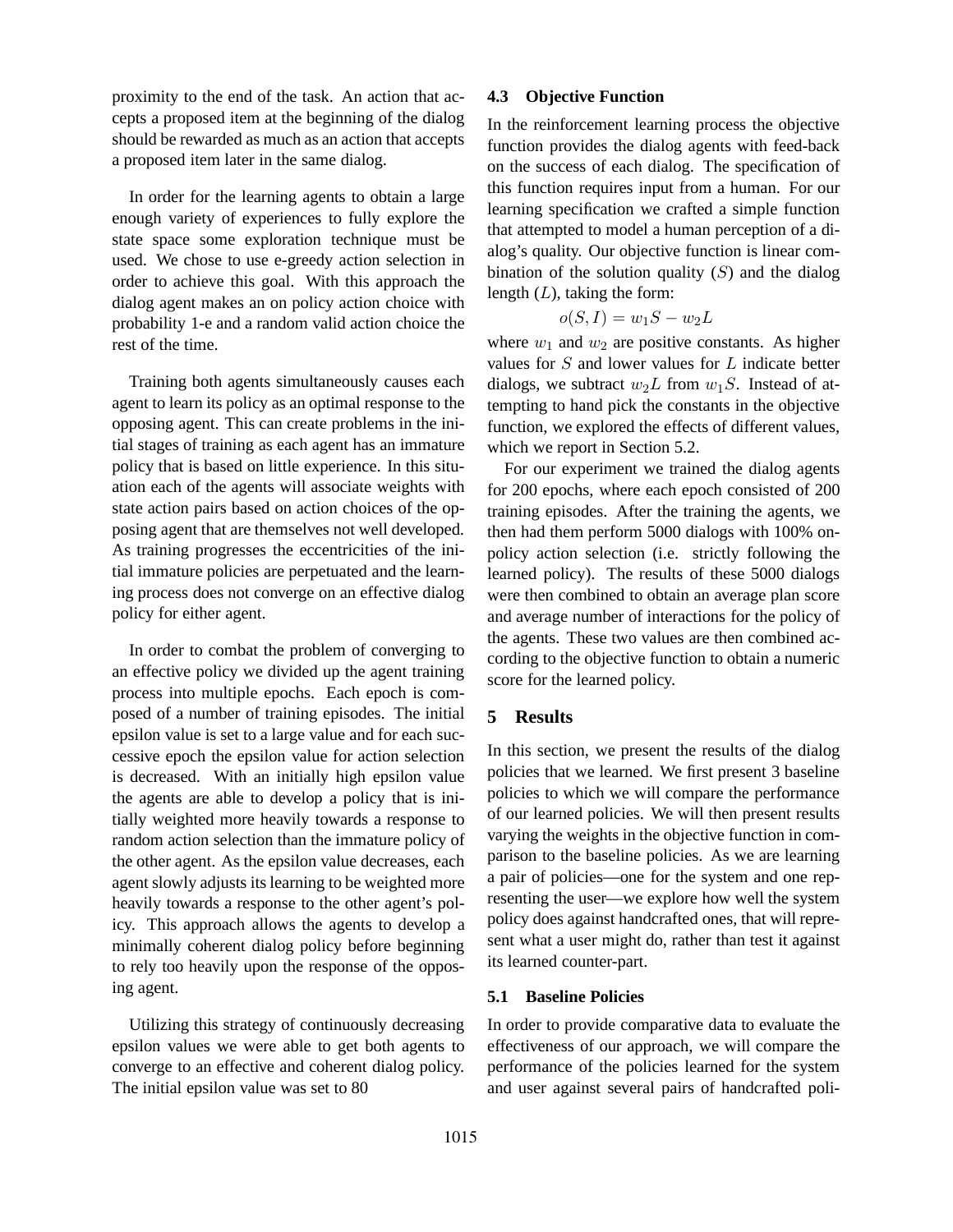cies. The first pair implement the **unrestricted** initiative strategy of Yang and Heeman. Here, one conversant, A, proposes an item and then the other, B, informs A of any violated preferences. B then proposes an alternative and A informs B of any violated preferences. The process repeats until an item is proposed that does not violate any of the other agent's preferences. The second pair of policies implement the **restricted** initiative policy of Yang and Heeman, in which A proposes an item and B informs A of any violated preferences. However, the conversants do not switch roles: it is always A who proposes items and B that informs of preferences and accepts. These two policies represent successful handcrafted pairs of dialog policies. The third pair represents a minimum performance: A proposes an item and B simply accepts it. This is repeated for all 5 items, with A making all of the proposals. This policy is an **un-collaborative** approach, which represents how well A can do on its own.

## **5.2 Impact of Weights on Learned Policy**

We first explore the ability of the reinforcement learning algorithm to learn a dialog policy pair that is optimal with respect to the objective function. The only important aspect of the weights is the ratio between the two:  $w_2/w_1$ . We varied the ratio from 0.1 to 0.5 in increments of 0.02. For each weight setting, we learned 66 policy pairs, and tested each policy pair on 1000 different task configurations. We compared the average objective function score of the learned policy pairs with the baseline restricted policy pair (cf. Scheffler and Young, 2002). Figure 1 shows the percentage of the learned policies that perform at least as well as the unrestricted policy pair



Figure 1: Percentage of learned policies performing better than unrestricted baseline pair.

at each weight setting. Interestingly, it is clear that there is a lack of convergence in the learning process, no weight ratio learns a good policy 100% of the time. Additionally, we see that as the weight ratio increases (putting more emphasis on shorter dialogs), the ability of the algorithm to learn good policies decreases. As the objective function gives this aspect more weight, it is more difficult for the objective function to learn the importance of solution quality. We think this lack of convergence is due to learning both the system and a simulated user at the same time, which is a more difficult reinforcement learning problem than just learning the policy for the system against a fixed user.

#### **5.3 Lack of Convergence**

To better understand the lack of convergence, we explore when a single weight is chosen for the objective function. For this analysis, we restricted ourselves to the objective function having a ratio for  $w_2/w_1$  of 0.1, one of the best performing weights from section 5.2. For this setting, we learned a number of policy pairs, each learned from a different sequence of task configurations. We then tested each policy pair on 1000 task configurations, in which actions are selected strictly according to the learned policy. This gives us 1000 dialogs for each policy pair. We then computed the average objective function score for each policy pair and plotted them as a histogram in Figure 2. As can be seen, at this weight setting, 63% of the learned policies achieved an objective function score around 44.8. However, the rest achieved a performance substantially less than this. Hence, the reinforcement learning procedure does not always converge on an optimal solution.

To better understand why reinforcement learning is not always converging, we examined the components of the objective function score: solution quality and dialog length. Figure 3 uses the same x-axis as Figure 2: average objective function score. The y-axis plots the average solution quality and average dialog length. We see that at this weight ratio, all learned dialogue pairs are very consistent in solution quality, but that the difference in objective function scores is mainly due to differences in dialog length. This is consistent with our earlier observation that the reinforcement learning strategy sometimes disproportionately favors shorter dialog length.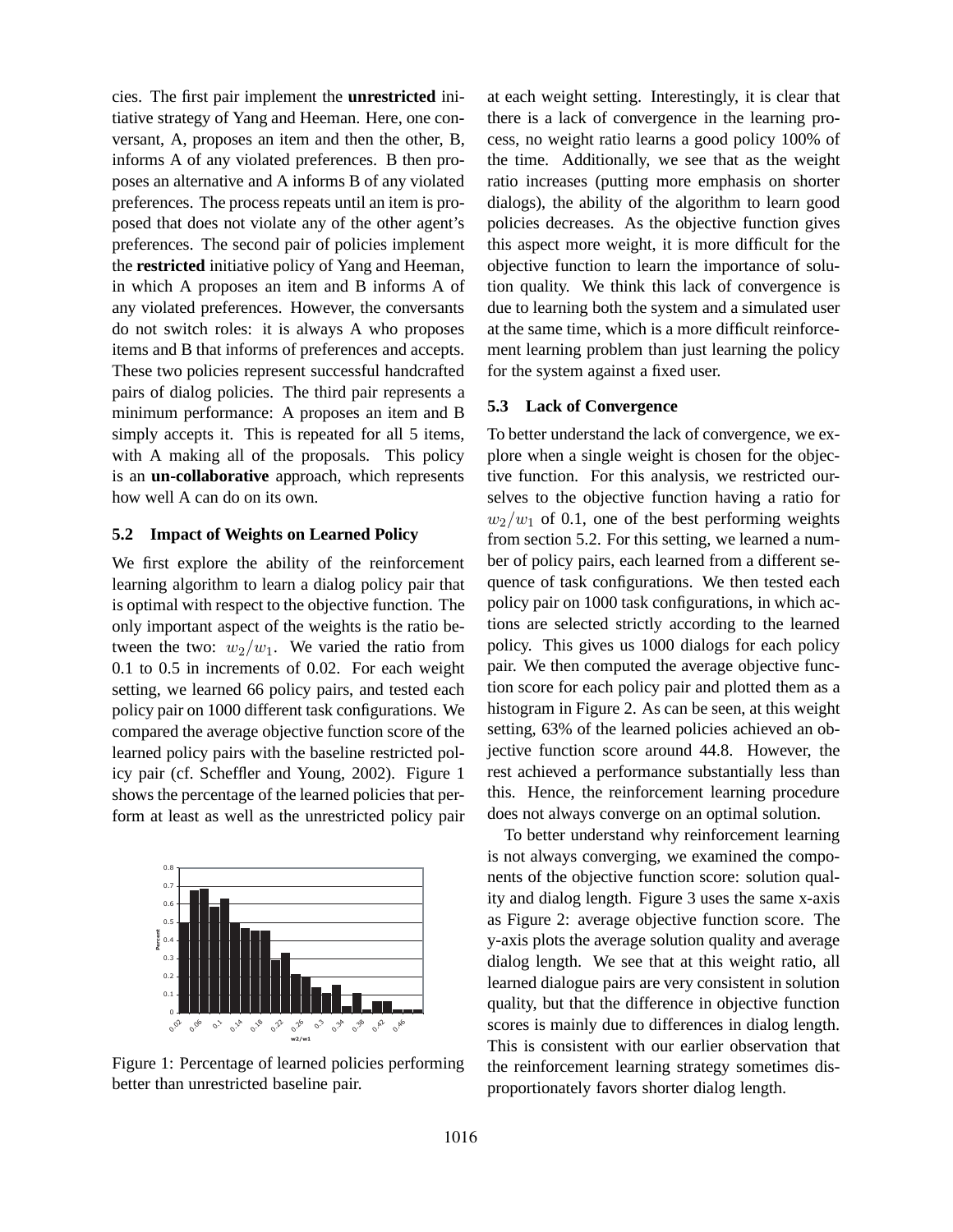

Figure 2: Average objective function scores for policies learned with  $w_2/w_1 = 0.1$ .



Figure 3: Variation of solution quality and dialogue length versus objective function score for policies learned with  $w_2/w_1 = 0.1$ .

## **5.4 Consistency of Policies**

For the weight ratio of 0.1, the reinforcement learning algorithm usually finds a good policy pair. To further improve the likelihood of this happening, we could learn multiple policy pairs, and then pick the best performing one. In this section, we compare learned policies chosen in this way against the restricted baseline pairs. We learned 10 sets of 10 dialogue pairs. We then ran each on 1000 task configurations and chose the best performing policy pair in each set. We then ran the resulting 10 policy pairs on another set of 1000 task configurations. Table 1 gives the average objective function score for each of the 10 learned policy pairs and the 3 baseline pairs. From the table, we see that the learned policy pair performs almost as well as the restricted policy pair, for both solution quality and dialog length.

#### **5.5 Robustness of Learned Policies**

All of the results so far have used the learned policy for the system interacting with the corresponding policy that was learned for the user. However, there

|                         | Objective Solution Dialog |         |        |
|-------------------------|---------------------------|---------|--------|
|                         | Function                  | Quality | Length |
| <b>Learned Policies</b> | 44.90                     | 46.71   | 18.17  |
| Restricted              | 45.04                     | 46.89   | 18.44  |
| Unrestricted            | 44.40                     | 46.80   | 24.07  |
| Uncollaborative         | 32.52                     | 33.62   | 11.00  |

Table 1: Comparison of Learned Policies

is no guarantee that a real user will behave like the learned policy. Thus, the true test of our approach is to run the learned system policy against actual users. The problem with testing our policies against actual users is that there are a number of aspects of dialog that we have not modeled, such as nonunderstandings, misunderstandings, and even parsing sentences into the action specification and generating sentences from the action specification. Thus, as a simplification we tested our learned system policy on the handcrafted baseline policies.

For the weight ratio of 0.1, we learned 10 sets of 10 pairs of policies and choose the best policy pair from each set. For each of the 10 policy pairs, we ran the system policy against the 6 individual policies from the 3 baseline policy pairs. We changed the hand-crafted policies slightly from Yang and Heeman so that the policies would not fail if they encountered unexpected input. For example, for the restricted policy for A (the conversant who proposes but never informs), if the learned policy proposes an item, A always rejects it. For the restricted policy for B (the conversant who informs but never proposes), if the learned policy releases the turn when there is not an item proposed, B simply releases the turn back to the learned policy.

Figure 4 shows the resulting average objective function scores on 1000 dialog runs. For each baseline policy, we show the performance with the policy pair, and then with each side of the baseline policy interacting with the learned policy. We see that although the performance of the learned policy is not as good as with the handcrafted pair, the performance is close, with the major shortcoming being a general increase in dialog length. Thus, the policies that we have learned our robust against different strategies a user might want to use.